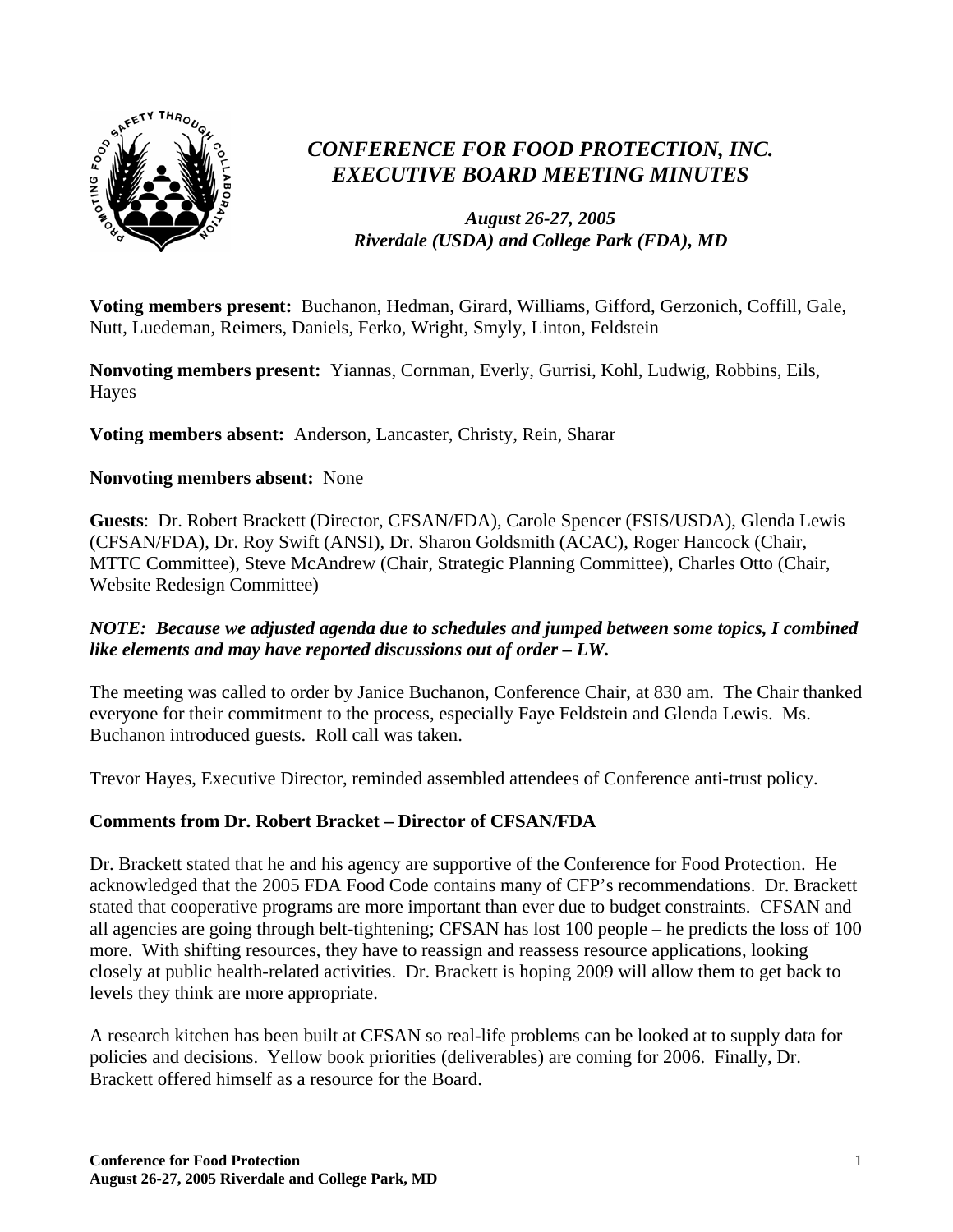#### **Executive Director Report – Trevor Hayes**

Hayes reminded Board members that meeting minutes from the April meeting in Columbus, OH were approved electronically.

Budget Review – We have CD's totaling \$88,515, maturing in October 2005. Some money will be moved to our checking account. Checking account balance is \$26,548 for a total balance of \$115,063.

The Conference Brochure was completed and was passed around for all to see. Copies are available for presentations, and Hayes can provide copies to Board members to introduce people to the Conference. The brochure provides a very basic, fundamental introduction to the Conference.

APHA will now be financial contributors to Crumbine so we now have 9 co-sponsors. No physical meetings will take place – business is handled via conference call. Hayes congratulated San Diego (CA) County for receiving the most recent award.

The Board Travel Policy has been circulated electronically and a few changes were made based upon member suggestions. Hayes asked do we extend this policy to the 2 people who represent the Board at the ACAC meeting (Jim Lewis and John Marcello)? It was agreed to place a reference to these representatives in the policy. Minor edits were suggested and will be made to the Travel Policy, and it will be circulated for final approval.

Robbins asked if consideration of payment of her expenses beyond \$500 would be considered and by whom. Several comments were made about how to handle expenses for certain positions. Since Board approval can be made in exceptional situations, it was felt that the policy should remain as is and not call out special arrangements.

There was no formal vote taken regarding the Travel Policy.

Hayes thanked the Board for approving the position of Executive Assistant. Executive Assistant Report – April meeting minutes were completed and posted to the websites along with all reports to the Board. Same information will be placed on the website by the end of September for this meeting. Design of membership database on Access has been completed. Currently, there are 406 paid members, 42 unpaid members. Blast email worked; there are still 14 "missing" paid members. Wright reminded the Board that committee members must be dues-paying members; exceptions can be granted by the board. Robbins voiced having one agency member's membership fee waived. Discussion didn't support doing so. The Agency representative for this person stated that this issue would be explored within the Agency.

Over 50 new members have signed on this year. Wright worked with Sterling to give members the ability to submit contact information changes through website. This feature generated over 80 updates once it was announced via email. Wright is developing ability to maintain committee rosters but will rely on Council Chairs to provide up-to-date names of committee members 30 days in advance of Board meetings or as known. Ludwig suggested we streamline membership updates at CFP by allowing direct entry in Database.

There was no formal vote taken to accept this report.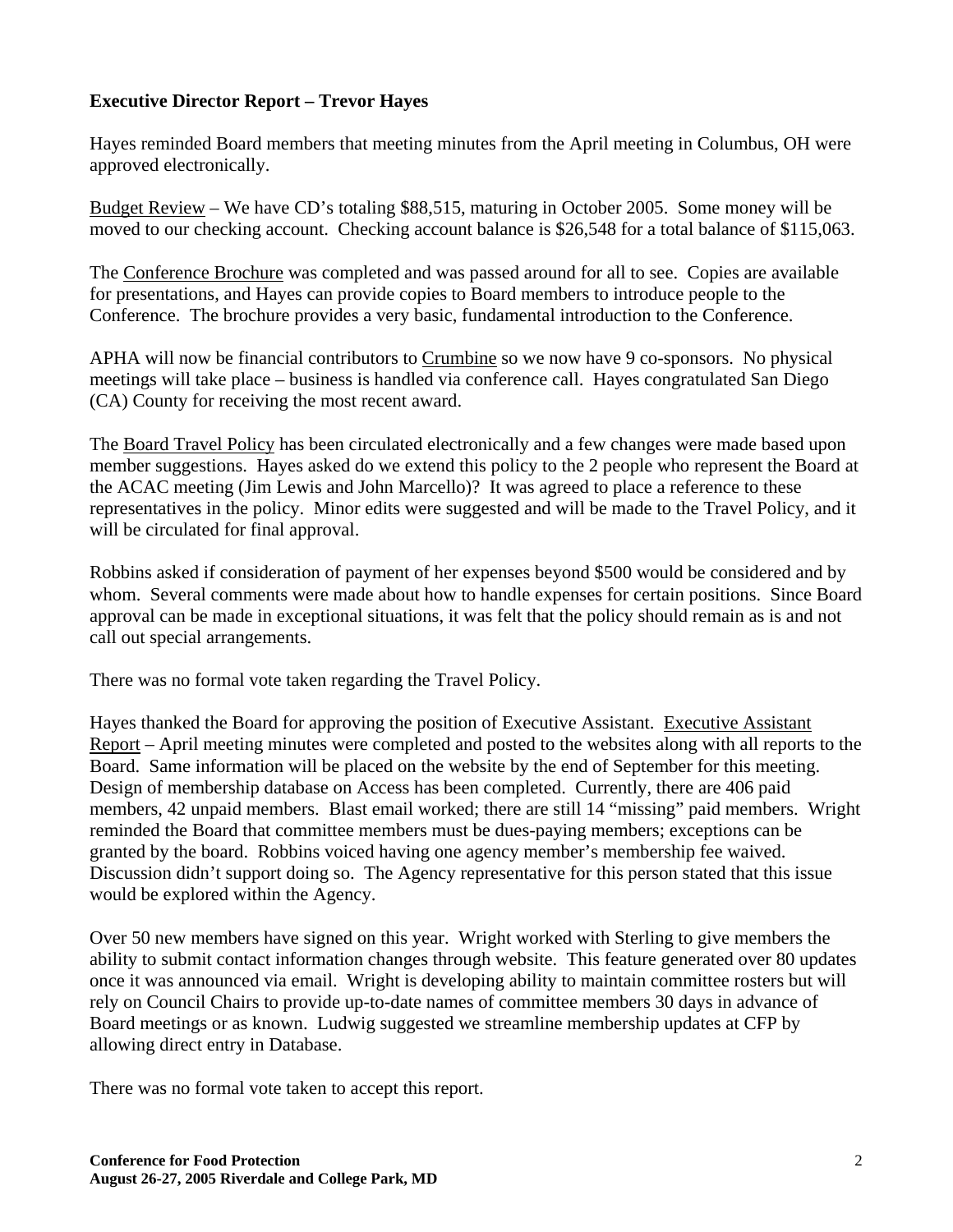Board Member Retirement - Hayes stated that Reimers will retire from HEB next Friday and asked the Board to consider Fred's continued ability to represent the food store industry. Fred is an "At Large" Board member (through 2010), not a retail food store member; Hedman is the retail food store representative to the Board. The Board indicated that Reimers should continue to serve on the Board, and he would address this issue with his constituency at the Conference in April.

There was extended philosophical discussion of how one determines what constituency one represents. Thirty per cent of CFP members fall into "Other" category because they are not employed by a regulatory agency or a retail food company. Does NEHA represent Regulators? Does Ecolab represent industry? No formal conclusions were made.

Canadian representative for CFP Board – Anne McKenzie was approached and declined to participate because of her commitments. James Drew represents the provincial level not federal; we are having difficulty identifying what entity to approach. The same applies to finding a representative from Mexico. Gale suggests going back to Drew to get a federal referral.



Reimers suggested **Hayes** may wish to approach David Tharp of IAFP for assistance in identifying appropriate candidates. **Hayes and McAndrew** agreed to work together to identify a Mexican representative to the Board.



There was general agreement that we do need to change the by-laws to reflect accurately the structure of Canadian and Mexican governments. **Eils** will take this task back to the Constitution and ByLaws Committee.

FDA Retail Food Program Resource Guide and Audit Manual – Hayes commented that he has experienced problems with linking to FDA website for the material provided on the CD supplied by FDA. Feldstein commented that there will be a new one coming out before the Conference.



Hayes asked **Lewis and Feldstein** to provide us with a link so we can make the link available through our website to FDA's website where the most recent information will be maintained.

Review of Conference Master Calendar – Hayes developed a proposal that was circulated among Board members that would alleviate concerns that general membership does not have sufficient time to review Issues before a conference and that Issues Committee does not have sufficient time to review Issues following Issue deadline. Robbins indicated that 70% of Issues are submitted in the last 72 hours. There followed a lengthy discussion of the impact of this on both the Issue committee and submitters. Electronic submission will expedite the issues being available on the website and may help with the general membership concern.



Gifford moved and Williams seconded motion that the Constitution and ByLaws Committee prepare and submit an Issue to the 2006 Conference to change the Master Calendar as follows:

- Registration/Delegate notification changed from 120 to 150 days
- Issue Deadline changed from 75 to 90 days
- Issue Distribution to Members from 30 to 45 days.

These changes would impact 2008 Conference. Motion carried unanimously.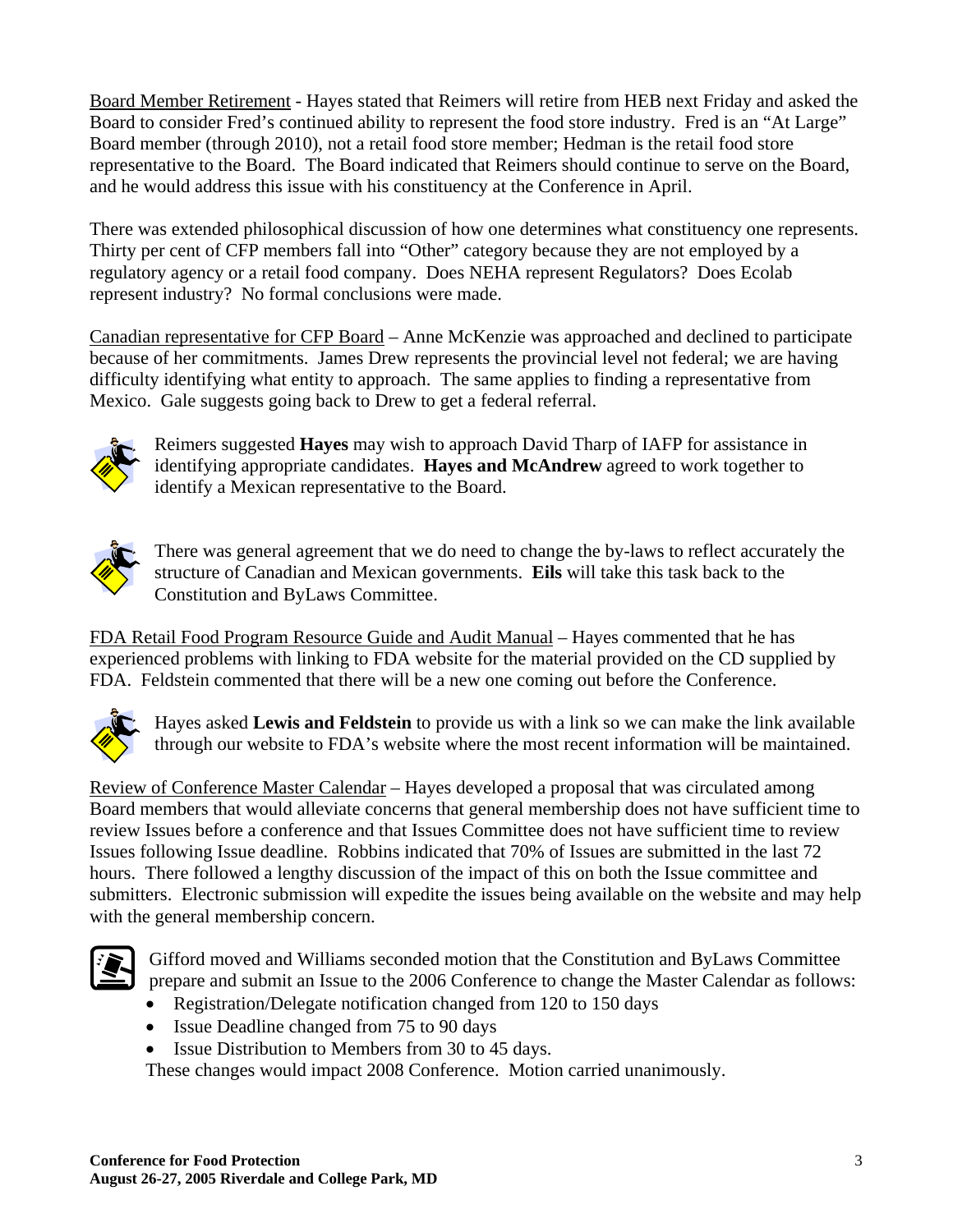Discussion ensued on how to count days – by calendar or by work days. It was generally agreed that calendar days should apply but that if a deadline should occur on a weekend or holiday, we have some flexibility to grant a later deadline as a procedural course of action. This would not require a constitutional change.

Robbins brought up the problem with Issues being submitted at the last minute. She wants an understanding that Issue chair can make no substantial changes on an Issue after final Issue submission date.

Committee Conference Calls – Hayes reported that he has had 35 separate requests for conference calls by committees; expenditure is currently around \$1800 out of budgeted \$10,000. The system is working very well and a request for a call can be set up in 5 minutes.

Hayes asked how the Online Council Application Process worked for Council Chairs; they responded it worked very well. We received 110 applications for 60 slots. Everly stated it would help to get a master list of all applicants to each Council Chairs and would like to get all applications as other Councils may have a candidate that another Council can use. Buchanon stated there would also be a benefit to having all Council Chairs use the same forms for council selection process and had positive comments for that used by Everly.



**Hayes** will make a request of the Local Arrangements Committee that Council Room Sign-up Sheets be tabulated electronically.

#### **Conference Chair Report – Janice Buchanon**

Buchanon discussed mutual Board and CDC interest in having an MOU with CDC and a CDC representative on the Executive Board. Art Liang, Director of the Food Safety Office, will be our contact as we pursue that goal.

Buchanon reported on the recommendations of an ad hoc committee to review the feasibility of having a Nominations Committee and setting standing committee position term limits. She thanked the ad hoc committee members for participating, handed out the committee's report, gave the Board time to review it, then opened the floor for discussion. The discussion covered many topic areas, only some of which are captured below.

- Williams recommends 3 council terms instead of 2
- Nutt recommends action item of creating a nominating committee



Ferko moved and Williams seconded motion to add Conference Vice Chair to Nominating Committee process. Motion carried unanimously.

• Hayes reminded us that England's original recommendation in April 2004 was that we have a nominating committee with specific membership – already affirmed by Board to select Conference Chair and Vice Chair; current established Nominating Committee – 2 previous Conference Chairs, 2 Conference Vice Chairs and a non-voting Executive Director; do we expand scope of this committee?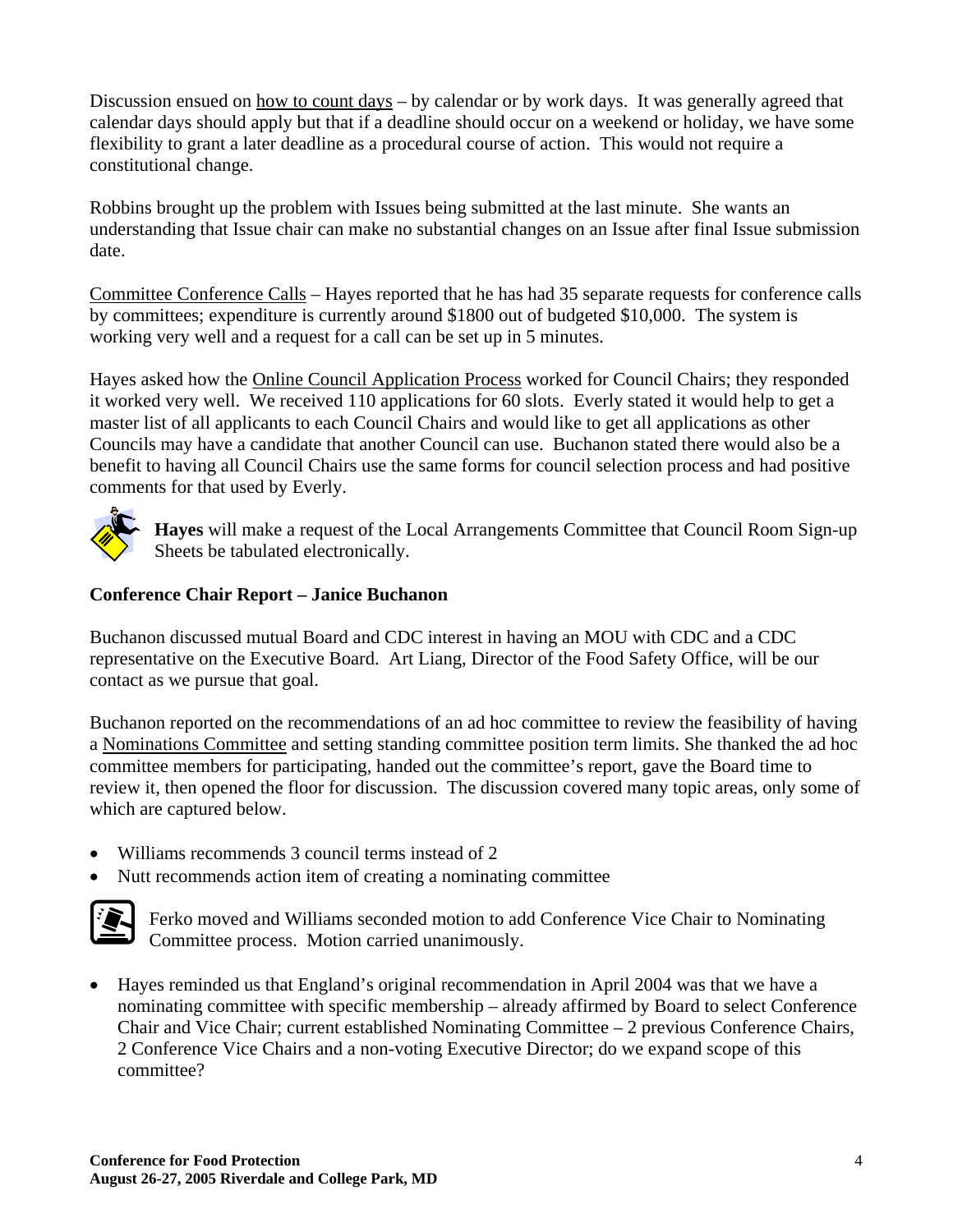- Reimers recommends we have one Nominating Committee to do it all with a subset Executive Nominating Subcommittee for Conference Chair and Vice Chair as part of general Nominating Committee.
- Someone recommended that the three current Council Chairs be added to the Nominating Committee.
- Some members expressed that this should not apply to Council Vice Chairs.
- Smyly stated there is advantage of having replacement Council Vice Chair identified at Conference for learning purposes.
- Ludwig asked should we have a formal application process solicited from current Council roster?
- Gifford commented that there would not be a large pool of people from which to select these positions because of qualifications.
- Hedman believes new Vice Chairs do not need to come from the specific Council where they have served.
- Buchanon asked is there a necessity to change Council Vice Chair process; unanimously no (informal expression of will of Board); do we need to set in place a structure for Council Chairs to select new Council Vice Chairs? Yes, all agreed.
- Same questions raised for Standing Committee chairs that do not have to come from the Board.
- These decisions will not apply to Nominating, Audit and Resolutions Committee due to their nature and/or previously established structure. Generally agreed by all.



Girard moved and Daniels seconded that we have an application process for Standing Committee Chairs and Vice Chairs; applications will go to Executive Director; Nominating Committee will screen, followed by electronic review by entire board and then a decision by

vote. Motion carried unanimously.



Girard moved and Wright seconded that applicable Standing Committee Chairs serve up to 3 consecutive 2-year terms with affirmation of the Board. Clock starts with those voted for 2008 Conference. Motion carried unanimously.

Hayes and Board discussed nature of MTTC Committee and stated we need to be respectful of their Bylaws.



It was generally agreed that we should discourage the use of the term Co-Chair and stick with Vice Chair and that term limits described above will not apply to Vice Chairs.

**Constitution and Bylaws Committee (Eils)** will address structure in Committees in article XII – language will be chair/vice chair; term limits will apply to Chairs only.

Board does not believe setting term limits is appropriate for Council membership – informal hand vote unanimous. Discussion moved away from tenure towards goals of rotating new members in. We need to market to the membership the percentage of new members that we have on the Councils; for example, 53% of Council I has new members. We could establish transparent guidelines for selecting new members for Councils, and place an asterisk on the names of new Council members in the conference program, too. All would serve to open Conference participation to all members.

### **Website Committee Report – Charles Otto**

Otto gave excellent presentation of changes and improvements to new website based upon his work and the recommendations of the Website Redesign Committee.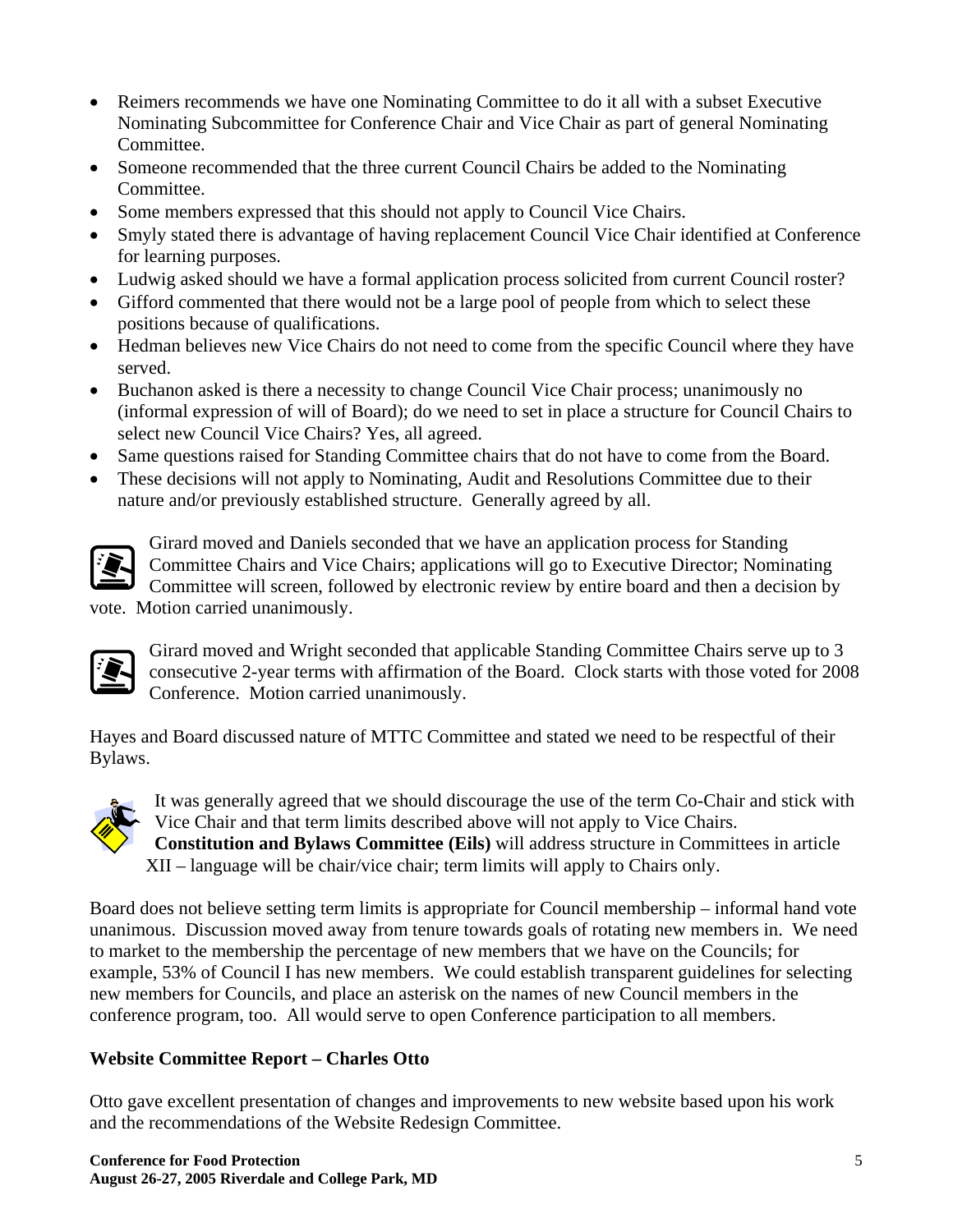- Recommended to move search and site map buttons to left hand menu.
- Suggest only having super hot items on the top banner.
- Under Executive Board public pages, have all documents by meeting date  $-4/5$ ,  $8/5$ . Can be moved from work area (pre-meeting) to public area after meeting.
- Website has feature to "subscribe" whether a member or not and receive email notices of activities related to CFP activity.
- Recommended that Board reports be available prior to Board meeting from which Board members could print and not have to print from multiple emails.

There was extensive Q&A for Charles about password access to various sets of information/work areas. Good job, Charles!

There was no formal vote taken to accept this report.

### **Program Committee Report – Richard Linton and Larry Eils**

Linton reviewed plans outlined on previously distributed workshop agenda on Listeria monocytogenes and received overwhelming appreciation from the Board on the quality of the workshop agenda. Linton stated that the workshop as described is expected to attract about 120 people and is expected to afford a profit to CFP. There was discussion of reducing workshop costs (final decision was made on Saturday and discussed with Conference fees – see below). There was also some discussion of how the workshop would be marketed. Linton recommended electronic marketing through CFP website, IAFP, and other resources.



**Linton and Eils** will look into costs of buying space in NEHA, CEHA, other journals to advertise the workshop. **Everly** agreed to share some pertinent information with them.



There needs to be a break between the end of the program and the start of the opening session (normally starts at 4 PM). **Hayes, Linton and Eils** will ensure this is coordinated.

Linton also stated that workshop presentations could be added to the Conference Proceedings CD.



**Hayes** agreed to work with Linton and Eils on reimbursing presenters for costs.

There was no formal vote taken to accept this report.

### **Manager Training, Testing, and Certification Committee (MTTC) Report – Roger Hancock**

Hancock discussed the dilemma currently facing the MTTC Committee with regard to the role of training and the Committee. How does training relate to the standards? What is the relationship between education and Committee? What are the recommendations for training going forward? In the past, training guidelines were an annex to the standards then the annex was dropped. Now the proposal may be to separate training from testing in the Conference process. To analyze all of these questions, we would like to have a consultant guide us through the process leading up to Issue submission and facilitate the committee's decision-making process to ensure the right approach is made on the training issue associated with certification. Lively discussion ensued with Cornman providing more detail on the complexity of separation of training and testing.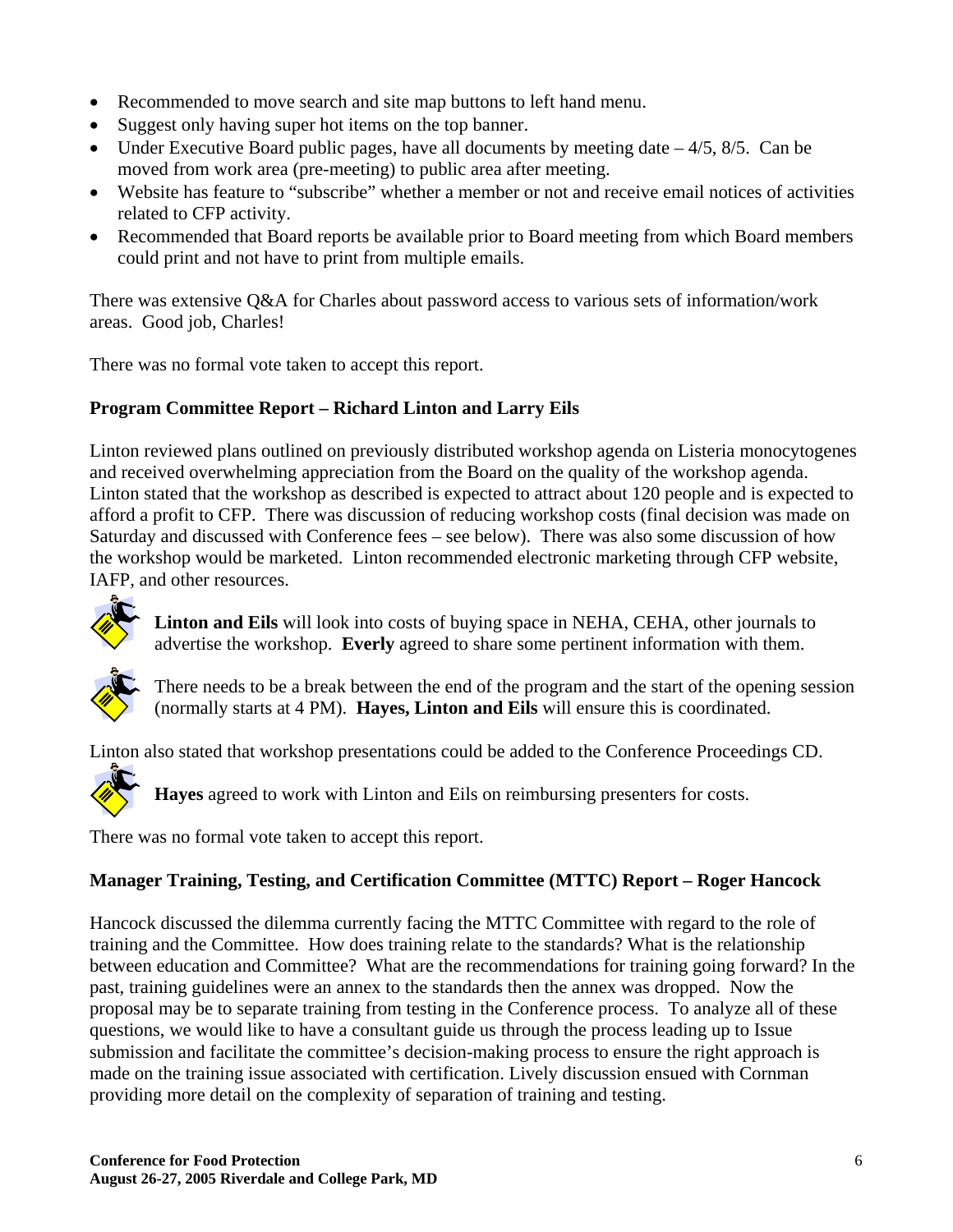

Luedeman motioned and Nutt seconded to support request to fund a facilitator. Buchanon amended motion by specifying up to \$5000 in expenditures with the goal of providing that there should be an outcome to be presented to CFP as an Issue. Motion carried unanimously.



Upon request of Hancock, Buchanon motioned and Girard seconded adding Patrick Pimentel, Patrick Guzzle, and Larry Edwards to MTTC Committee. Motion carried unanimously.

There was no formal vote taken to accept this report.

*NOTE: Due to each Council's discussion of Council membership and some shifting of selected council members with alternates as well as multiple votes taken over both meeting days, I have not delineated the details of every motion taken for all Council members. A final report of Council members will be distributed to all Board members after all applicants are notified of the selections. The Board did, however, unanimously approve the selection of each Council's members.* 

### **Council I Report - Frank Yiannas/Lee Cornman**

The Board reviewed the recommended Council I members. It was noted that 6 of 9 regulators and 4 of 9 industry members are new. Yiannas presented Council I report summarizing Committee activities as previously distributed to the Board. Adjustments were made based upon the unanticipated retirement of one assigned member. Yiannas also reviewed the activities of the Committees assigned to Council I as described in the previously submitted report. Some discussion was given to the future of the Food Recovery Committee.



Buchanon motioned and Linton seconded to accept the Council I Report. Motion carried unanimously.

## **Council II Report – Vicki Everly and John Gurrisi**

Everly reviewed previously distributed summary of Committee activities.



Smyly motioned and Linton seconded to accept Larry Edwards as member of the Inspection Form Committee. Motion carried unanimously.

Everly discussed her concern at having no applicant from the vending industry represented on the Council. Eils of NAMA said it is not a concern because of the nature of Council II's subject areas and any other industry member could be moved into that slot. Some time was also spent discussing having Council seats occupied by test providers.

Everly stated that the Certification of Food Safety Regulatory Professionals Committee requests 1 hour on Sunday morning during the Reports and Updates session. Hayes stated that time will be available but the amount of time will be determined after all Committee Chairs have an opportunity to request a segment of time. Hayes commented that this session has gained in popularity having about 250 attendees at the last Conference.

Everly appealed to Board to read the reports and recognize the diligent work done by all the Committee Members. Hayes and Buchanon also commended Everly and Gurrisi on the format of their compilation of Council members worksheet and the format of their Board report and recommended them as formats to be used in the future by all Council Chairs. Some members requested the use of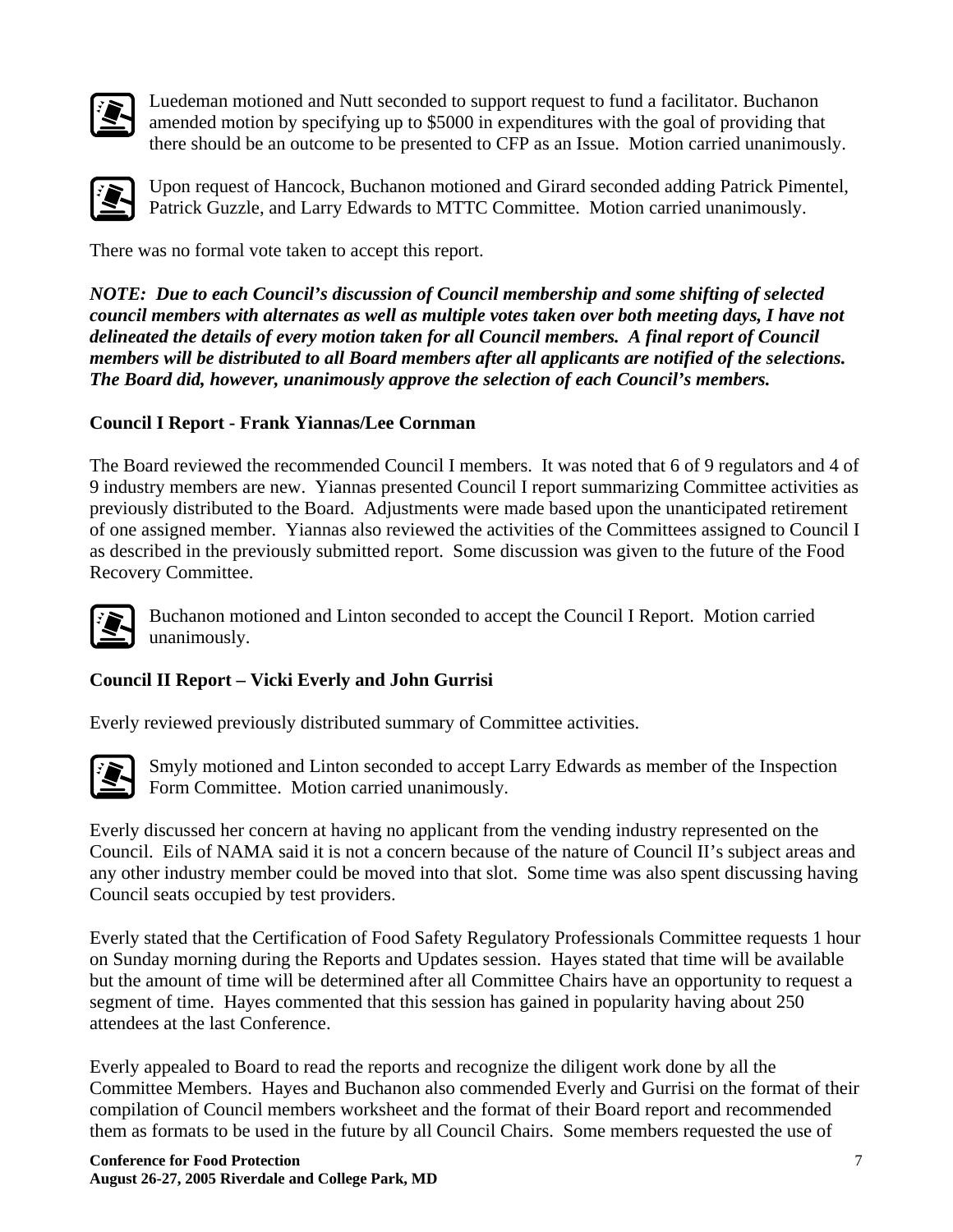something other than an Excel spreadsheet for this information due to the difficulty of printing and reading it.



Williams motioned and Smyly seconded to accept the Council II Report. Motion carried unanimously.



**Everly** requested that the **Executive Board** in future consider subjects related to Council formation and evaluation criteria such as how to handle applications to all three Councils from a single Company or Agency.

### **Council III Report – Larry Kohl and David Ludwig**

Discussion of the Council Membership Roster revealed that 7 members of Council III will be new and 4 members are from the Executive Board. Kohl briefly reviewed activities of Council II Committees as summarized in previously distributed report. There are some new developments in Allergen Committee at request of John Woody, FDA – specifically having this group be more involved with the development of best practices to control allergens at retail. Feldstein added that FALCPA bill on Allergens obligates FDA to work on setting guidelines for preparing allergen-free foods. The agency is also soliciting best practices information from industry.

Critical Violations Committee has concern that they may be losing focus. They feel there is a need to have knowledge of FDA's new definition of date marking and criticality. FDA is still working on defining "critical" in the Food Code and will not have this totally completed until perhaps 2008. Feldstein stated that 2005 Food Code definition is the same as 2001 definition so the Committee should focus on using the 2001 definition of date marking and evaluate whether, based on science, violations are critical violations or not.



Reimers motioned and Linton seconded to accept Council III report including new Committee members. Motion carried unanimously.

Committee personnel changes: Critical Violations Committee adding Todd Rossow and Larry Edwards; Allergen Committee adding Larry Edwards; LM Intervention Committee adding Todd Rossow.



Smyly moved and Reimers seconded to accept a clarification of the charge for the Critical Violations Committee to evaluate violations using FDA's current science-based definitions. Motion carried unanimously.

#### **Resolutions Committee** – **Elizabeth Nutt**

Nutt stated that there are a small number of nominations on Committee's list but they are seeking input from Board on additional resolutions.



**Hayes** needs to provide **Nutt** with personnel details of Local Arrangements Committee Members for their Resolutions. **Nutt** also asked for feedback on Sponsorships from **Eils.**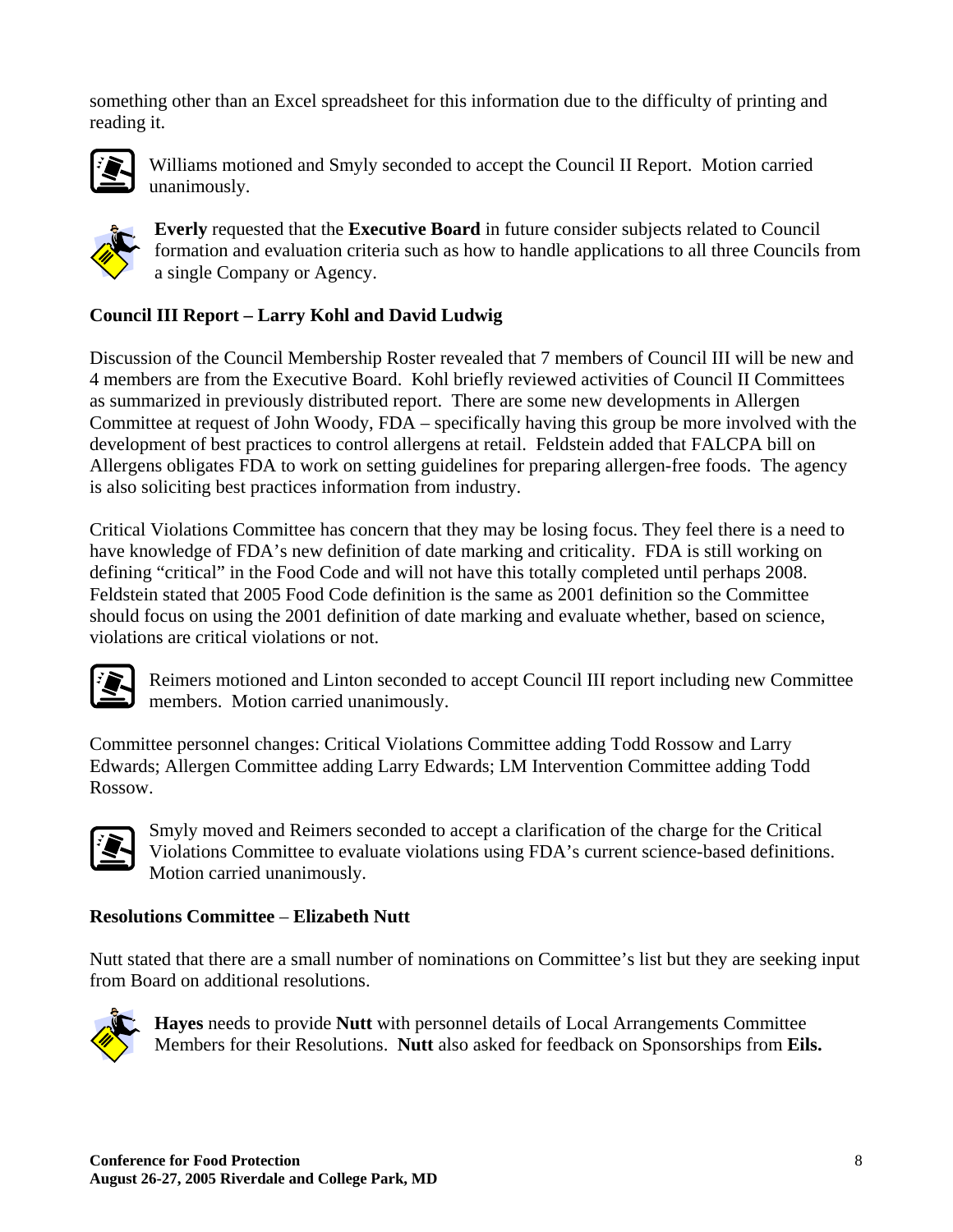

Wright moved and Williams seconded to accept Resolutions Committee Report. Motion carried unanimously.

### **Constitution and Bylaws – Larry Eils**

Eils asked for comments on the 19 position descriptions completed by the Committee. Everly offered several suggestions for changes. There was some discussion of disposition of the descriptions pending their completion; they will probably go on the website.



Ferko moved and Luedeman seconded to accept the position descriptions with minor modifications. Motion carried unanimously.

Eils is collecting a list of revisions for Constitution and Bylaws and will submit them on behalf of the Board.

Hayes asked whether Executive Assistant position should be added to Constitution and Bylaws.



Reimers moved and Williams seconded to add the position of Executive Assistant to the Constitution and Bylaws. Motion carried unanimously.

There was no formal vote made to accept the Constitution and Bylaws Committee Report.

**Issue Committee** – Marsha Robbins and Frank Ferko

Robbins recommended that Board members download the Issue form and familiarize themselves with it. Ferko reviewed Issue flow once received. If there is a problem, the Issue is returned to the submitter for a revision with suggestions. If there is no response, does the Board support that the Issue can be rejected? There would be a committee of the Council Chair, Vice Chairs plus the Issue Chair(s) to make this rejection decision. Discussion occurred on various options. The process should be added to the procedures manual probably as an annex because it will be constantly evolving.



Ferko moved and Reimers seconded to finalize a mechanism for the rejection of Issues including Council Chairs and Vice Chairs to make a final decision regarding rejection of Issues. Motion carried unanimously.



Linton moved and Smyly seconded to accept report of Issue Committee. Motion carried unanimously.

#### **ANSI/CFP and ACAC Presentation – Roy Swift and Sharon Goldsmith**

Hayes had distributed the slides for this presentation by email. Swift and Goldsmith reviewed the role that ANSI and ACAC play in the CFP Manager Training, Testing and Certification Process, reviewed the history of the partnership, and some elements of the contract between us.

Swift recommends that once a year we have one of our CFP representatives to ACAC (currently Marcello and Lewis) attend the Board Meeting and report their activities. Swift will join them if needed.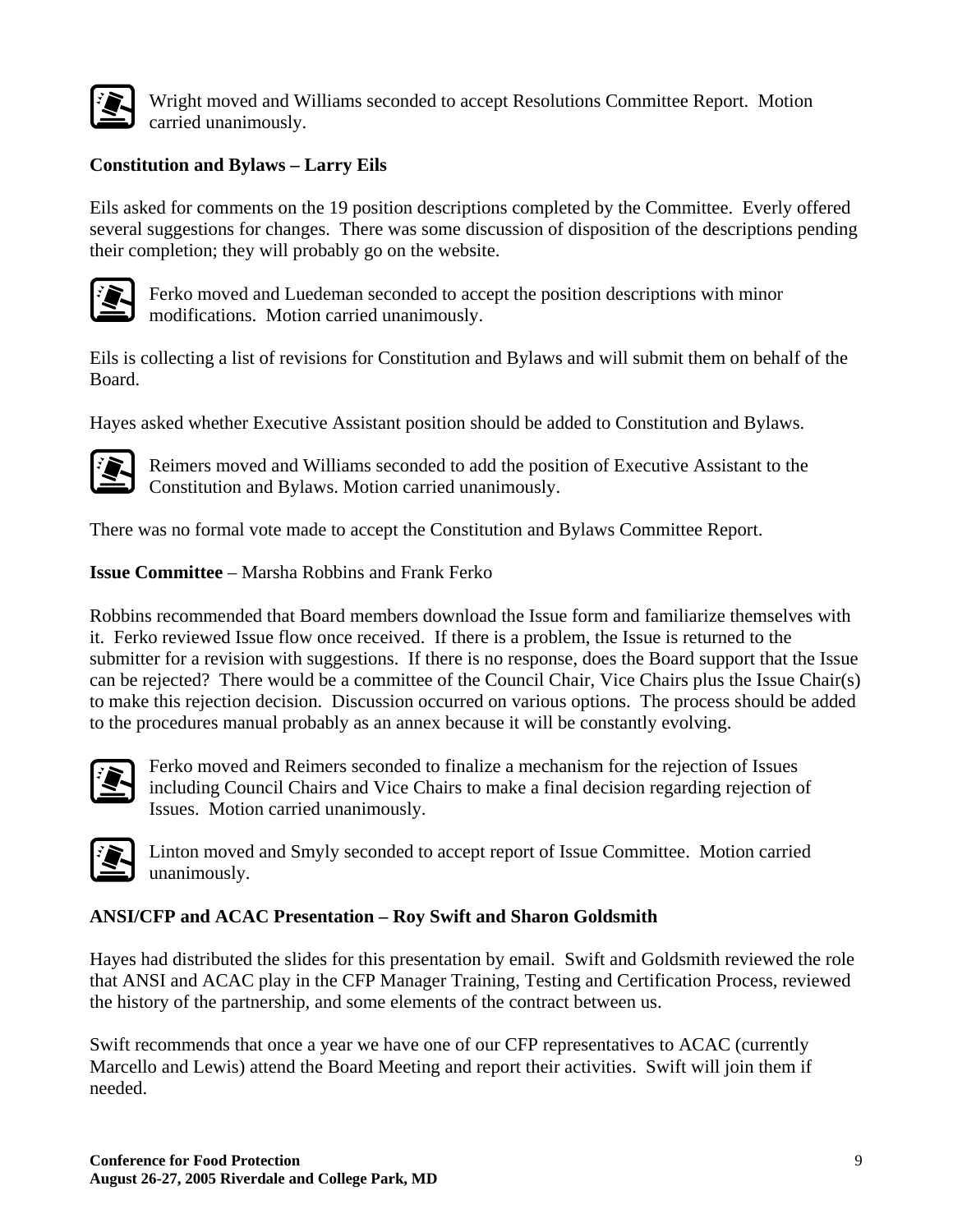

Girard moved and Ferko seconded that the Board request a report from one of our ACAC representatives at the April Board meeting. Buchanon clarified that we need to hear about specific activities of this group, statistical findings, what they need from the Board, etc. Motion carried unanimously.



**Hayes** will request presence of **Marcello or Lewis** at the April Board Meeting. **Swift** will send **Hayes** minutes of OPEN portions of ACAC meetings. Closed portions generally deal with specific providers and are confidential.

#### **Strategic Planning** – **Steve McAndrew**

McAndrew summarized the activities of the Committee as described in the previously submitted report including the 4 strategic goals. He commented that Conference communication needs to be improved and noted that the ability to subscribe to the website will help. McAndrew also recommended that the Powerpoint presentation on the Conference that Eils is working on should be posted on the website. Goal 3 had some changes due to biosecurity versus "defense" terminology. Feldstein indicated that there was "hot breaking news" in this area and that FDA had recently entered into partnership with the FBI, DHS, etc., but the work is classified. They can, however, provide controlled "train-the-trainer" sessions upon request. This has to be formally requested to provide to applicable parties.



**Feldstein** also asked **the CFP Board (Hayes)** for help in identifying appropriate trainers to facilitate these training sessions.



Reimers moved and Nutt seconded to accept The Strategic Planning Committee Report with amendment to goal 3 regarding collaborative efforts with FDA to provide vulnerability assessment training. Motion carried unanimously.

In closing, McAndrew said the Strategic Plan is designed to be fluid and ever changing. We can add and delete goals as needed. McAndrew will provide ongoing status reports as the Plan evolves.

**Sponsorship Committee** – Eils reviewed contribution levels. Daniels suggested that the name of the highest contribution level be platinum instead of titanium. Everly suggested changing the sponsorship deadline date to coincide with the preregistration date.



Nutt motioned and Linton seconded to accept the Sponsorship Committee Report. Motion carried unanimously.

#### **USDA/FSIS Report – Carole Spencer**

FSIS Report was distributed to the Board. Several issues in the report provide further clarification of issues on the table now such as the new USDA Food Safety Requirements for the National School Lunch Program (NSLP). The USDA report will be distributed to the Board electronically.

### **FDA Report – Faye Feldstein and Glenda Lewis**

Feldstein asked the Board to consider the value of the 2003 Food Code supplement. What the FDA will do in future such as with outcome of the 2006 Conference will be discussed at the April Board Meeting. What is most useful for the stakeholders? Is it a policy letter, a supplement, etc.? An answer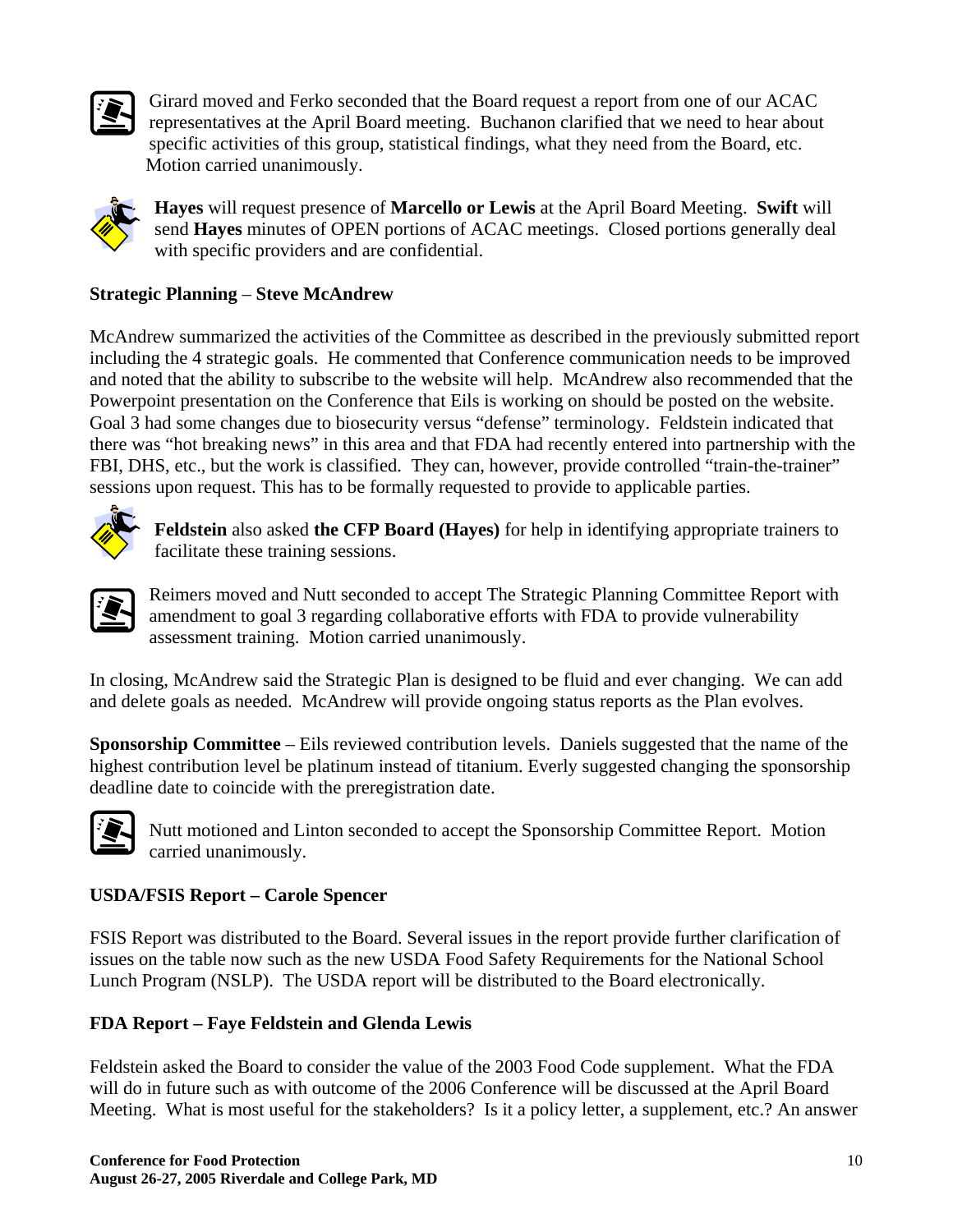will be needed at the meeting. Discussion followed. Industry appears to support a supplement while some States (Gifford) have difficulty with it due to their Legislative cycle.



**Lewis** indicated that a summary of changes between both 2-year and 4-year iterations of the Code/Supplements will be considered by FDA to make adoption of either version easier.



Gale moved and Reimers seconded that FDA develop a survey of CFP members regarding the supplement coming out of the 2006 Conference. Motion passed unanimously.



**Feldstein** will lead the development of the survey.

Lewis stated that CFSAN is adding a new person. The Food Code is expected to be released possibly the  $9<sup>th</sup>$  of September (web release) and hard copies 8 weeks later. A summary of changes is included. The basic look has changed due to budget considerations. The 2005 Code is about 150 pages longer. There was some discussion that the hard copy may be split into 2 volumes. Three major changes are in this Code – employee health section, the definition of PHF, and changes to datemarking based on L.m. risk assessment. When the Code is posted there will be a press release and Q&A's will be provided. Lewis indicated that there is a powerpoint presentation on the significant changes available on the NEHA website.

The FDA HACCP manuals are out – one for regulator and one for operators effective July 2005. Copies have already been distributed to the Board. There are 179 jurisdictions enrolled in the FDA Program Standards. A Food-Safe Schools Action Guide has been developed. FDA also offered assistance for Beijing Olympics – Shirley Bohm has been to China already in an advisory capacity. Other items on the FDA report were discussed and the entire report will be distributed to the Board electronically. Everly offered appreciation to FDA and USDA for work done with the schools program.



**Feldstein** mentioned to **Hayes** and Board that FDA requests presentation time at Sunday morning meeting.

### **Other Business**

### Legislative Advocacy for Non-Profits – Larry Eils

A request from Rose Mary Ammons asked for guidance on what kind of outreach we could do as 501C3 entity resulted in a legal guidance letter written by NAMA attorney. The request specifically dealt with the Committee's prerogatives with regard to providing guidance to jurisdictions contemplating and/or establishing a Food Manager Training program. Eils distributed the guidance document to the Board and stated it could be distributed to the MTTC Committee.

### Drinking Water Cooler Sanitation – David Ludwig

Because of an issue in Council I from 2004 (1-30-04), Hayes asked Ludwig to open a discussion regarding portable water dispensers used by golf courses, schools and other entities; Rein representing NCL was going to bring together a group to sort this out. The Conference recommended that FDA work with stakeholders to get the information out yet FDA can't engage stakeholders that way. Gale suggested that we may be asking to provide a solution that is not there. This is not a Food Code issue per Reimers – it's a consumer awareness issue. Hayes suggested we provide a link to Maricopa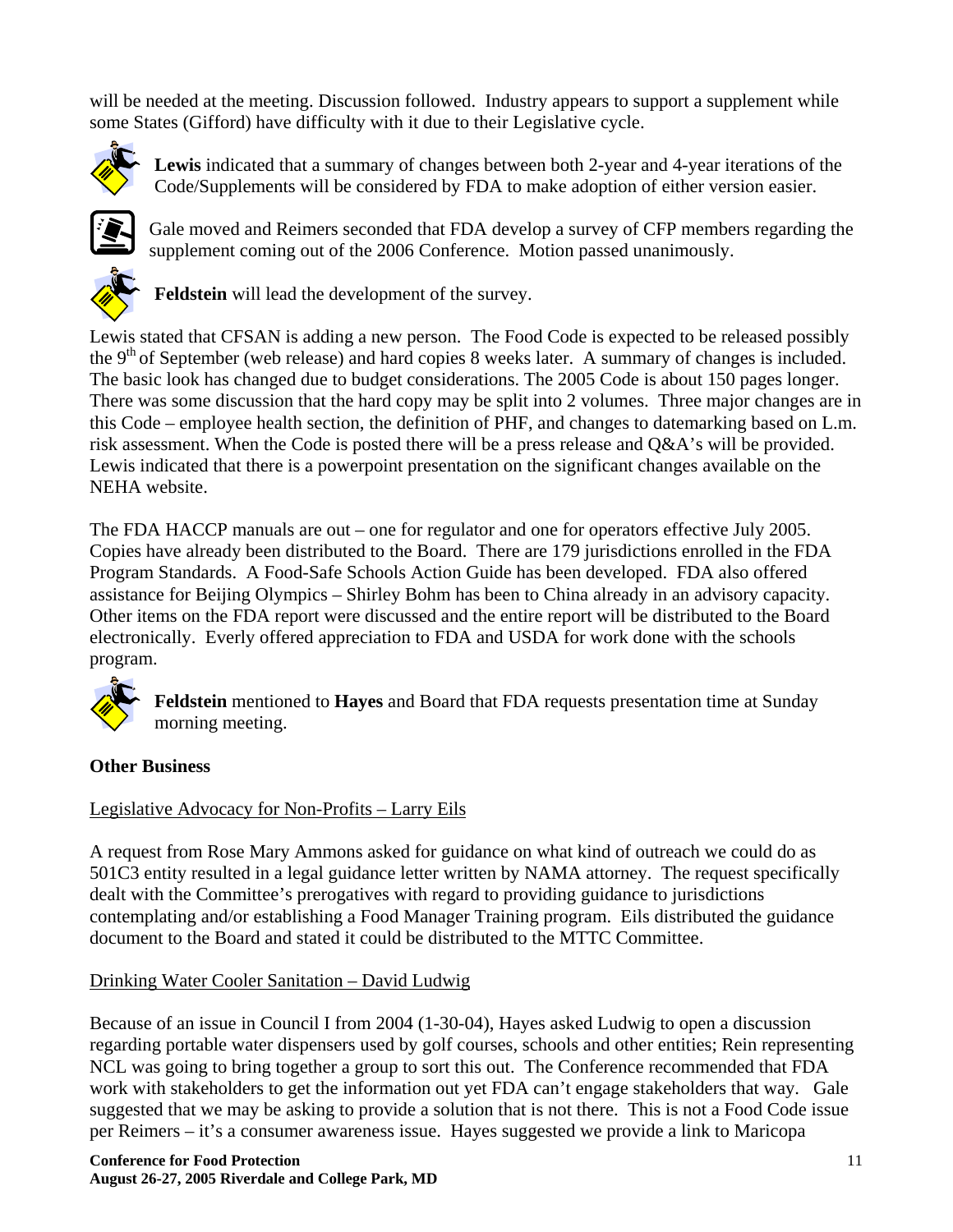County website. Feldstein recommended CFP make a new issue and get the information out similar to the Plan Review document on our website. Gale asked if CDC may be the appropriate vehicle for distribution. Feldstein says EPA may have a role, too though Hayes suggested link to Maricopa's website is probably best.



**Hayes** will ensure that the CFP website provides a link to the Maricopa County website as one way to resolve this issue.

There is an old **AFDO/CFP MOU** in existence that may be unmanageable, impractical and unnecessary; select board members may want to look at the MOU and amend it, then send it to AFDO for their consideration. This will be discussed further in future. Eils recommended and Board affirmed referral of matter to Strategic Planning Committee.

#### Conference Fees – Trevor Hayes

We have decided to leave the conference fee at \$375 and adjust workshop fees in hopes that more people will participate. There was Board discussion of lowering the fee for the workshop especially since grant money was available for the Program.



Linton moved and Nutt seconded to set workshop fees at \$125 (preregistration) and \$175 (after March 10) amended to include Ludwig's suggestion to offer workshop to those also registered for the Conference for \$100. Motion carried unanimously.

#### Biennial Meeting – Trevor Hayes

Hayes reported that we are ahead of schedule on lots of things that need to be done for the Conference meeting.

- Kinko's has been contacted.
- Tentative program is completed.
- Council Members will have time to eat their lunch before the Council session.
- Board members will be at the Regency (Concierge) Level at the hotel. The hotel will be provided names of Board members and the floor upgrade will be automatic. Hotel registration will be by call or online.
- Breakfast times will be adjusted by the hotel to precede morning Board meetings.
- Online registration will take place Wright will manage registration database; Hayes will process credit cards/fees.
- The Local Arrangements Committee is doing a lot to generate interest locally. Panico will give presentation/workshop to all local health departments to generate interest in the Conference.
- Kroger's is developing a scholarship/subsidy program to enable locals to attend.
- Hayes is working on resource materials and scripts for meeting facilitators and for Assembly sessions.
- Tentative Conference agenda is being developed and an example was provided.
- Hayes asked to be contacted if anyone needs the press release about the Conference meeting.



Reimers recommended a strong abstract of the Lm Workshop be added to the Registration materials. **Linton** said this will be provided by mid-September. **Hayes** will include the abstract in the Registration packet.